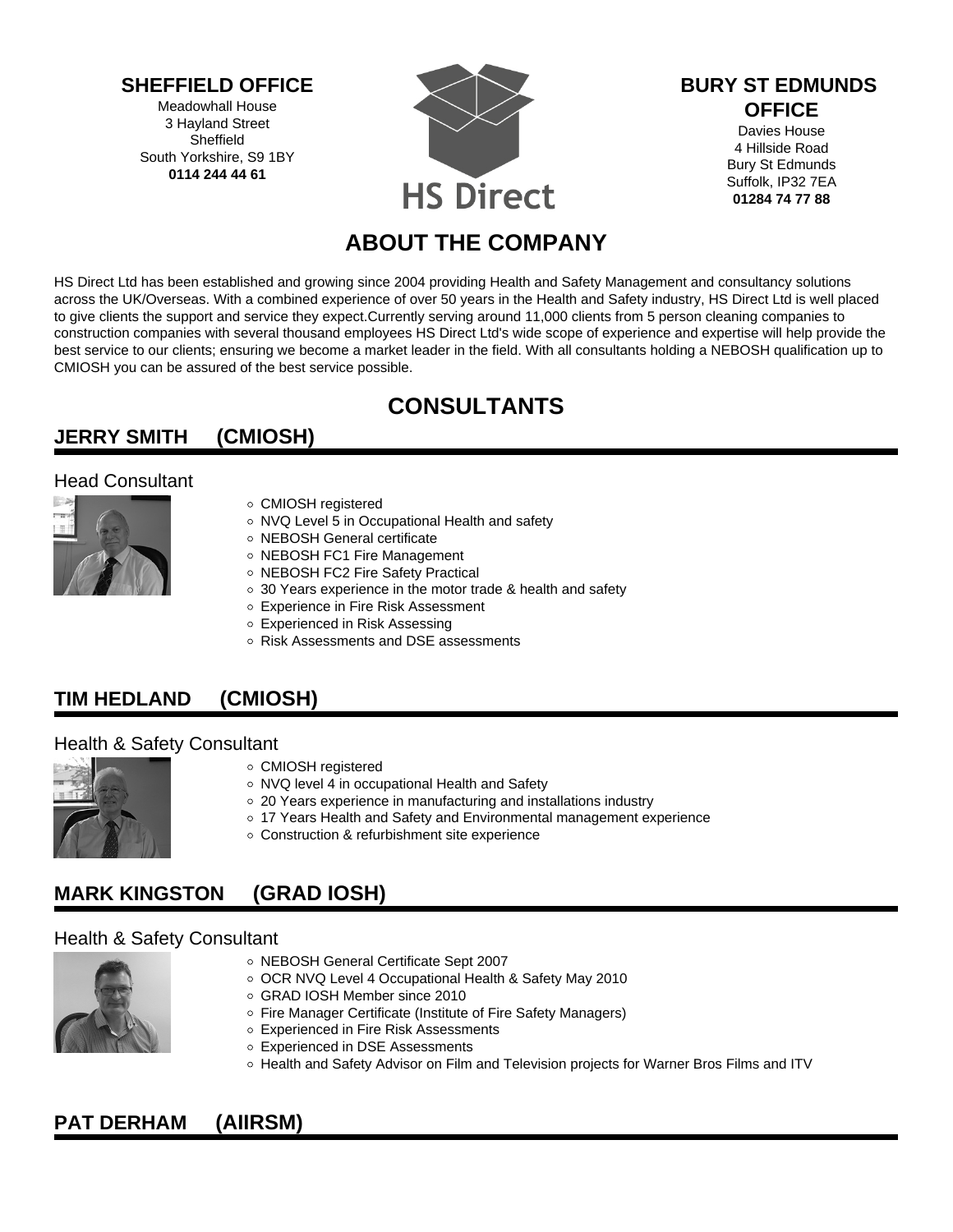#### Health & Safety Consultant



- AIIRSM (Associate International Institute of Risk & Safety Management)
- NEBOSH General Certificate
- NEBOSH Construction Certificate
- CIEH General Trainer Certificate
- IOSH Managing Safely
- Scaffold Management Certificate
- o Apprentice Engineer trained in British Steel industry with some 37 years in Design, Maintenance Engineering, Production and Technical Development.
- Extensive experience in Stainless Steel processing Plant and technical writing.
- 5 years experience of COMAH Regulations Report Writing and Management to include DSEAR.
- 20 + years experience in risk assessment covering the above plus Construction Industry, specialising in Shop fitting and all associated works.

## **RASHAWN BOWERS (NEBOSH CONSTRUCTION CERTIFICATE)**

#### Health and Safety Consultant



- Tech IOSH Member
- o NEBOSH General Certificate
- NEBOSH Controlling workplace hazards
- o NEBOSH management of health & Safety
- o NEBOSH Health & Safety practical application
- o NEBOSH Controlling workplace hazards
- o NEBOSH management of health & Safety
- o NEBOSH Health & Safety practical application

## **NICOLE PARKER (IOSH MANAGING SAFELY)**

#### Accreditation Consultant / First Aid Trainer



- Level 3 Award in Education and Training (RQF)
- Approved First Aid Instructor
- Approved Defibrillation Instructor
- Approved Oxygen Therapy Instructor
- Approved Anaphylaxis Management Instructor
- Level 3 Award in First Aid at Work
- Level 2 Award in CPR & AED
- Level 3 Award in Oxygen Therapy Administration
- Level 3 Award in Immediate Management of Anaphylaxis
- First Aid Internal Quality Assurance Certificate
- IOSH Managing Safely

### **ADRIAN BATTERLEY (NCRQ CERT & DIPLOMA IN APPLIED H&S GRAD IOSH )**

#### Health & Safety Consultant



- Grad IOSH
- o NCRQ Diploma in Applied Health and Safety
- o NEBOSH National Certificate in Construction Health and Safety

## **TOM WHITAKER (NEBOSH GENERAL CERTIFICATE NEBOSH NATIONAL CERTIFICATE IN CONSTRUCTION HEALTH AND SAFETY)**

Health & Safety Consultant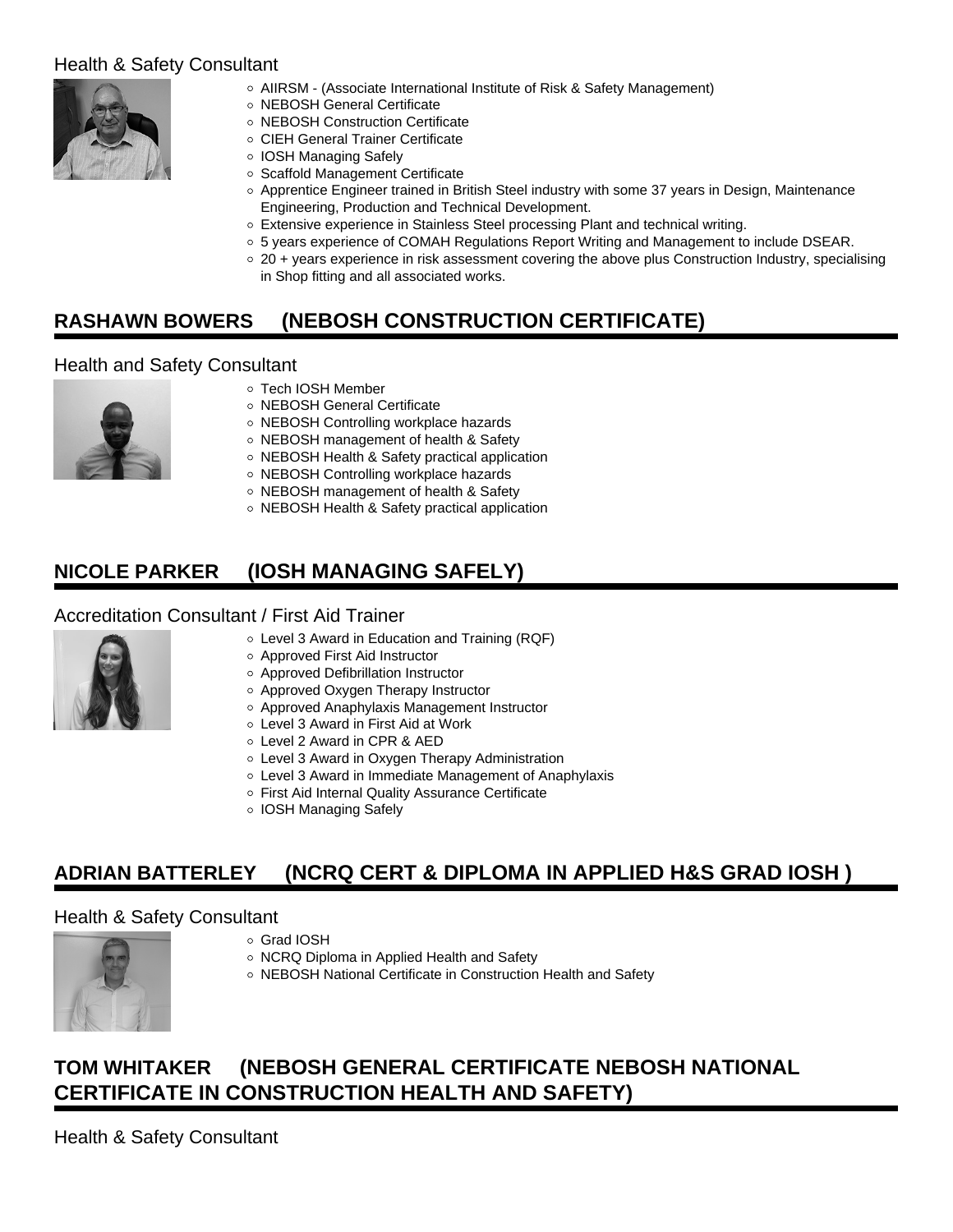

- o NEBOSH General Certificate
- o NEBOSH Controlling workplace hazards
- o NEBOSH management of health & Safety
- o NEBOSH Health & Safety practical application
- o NEBOSH National Certificate in Construction Health and Safety

## **DARREN AKERS (NEBOSH CONSTRUCTION CERTIFICATE)**

#### Health & Safety Consultant



- o NEBOSH National certificate in construction Health & Safety
- o International Welding Inspector
- Registered welding inspector
- o SCQF Level 6 in Monitoring excavation in road/highway
- o SCQF Level 6 in Monitoring reinstatement of construction layers in bituminous materials
- o SCQF Level 6 in monitoring reinstatement of modular surfaces and concrete footways
- o SCQF Level 6 in monitoring excavation, backfilling and reinstatement of construction layers with bituminous materials

## **MATTHEW BRIERLEY (NEBOSH CONSTRUCTION CERTIFICATE)**

#### Accreditations Manager



- o IOSH Managing Safely
- 9 Years Running a Flooring company

### **DANIELLE SHAW**

Accreditation Safety Consultant



### **MADDIE BENNETT**

Accreditation Safety Consultant



### **KATIE MORRITT**

Accreditation Safety Consultant